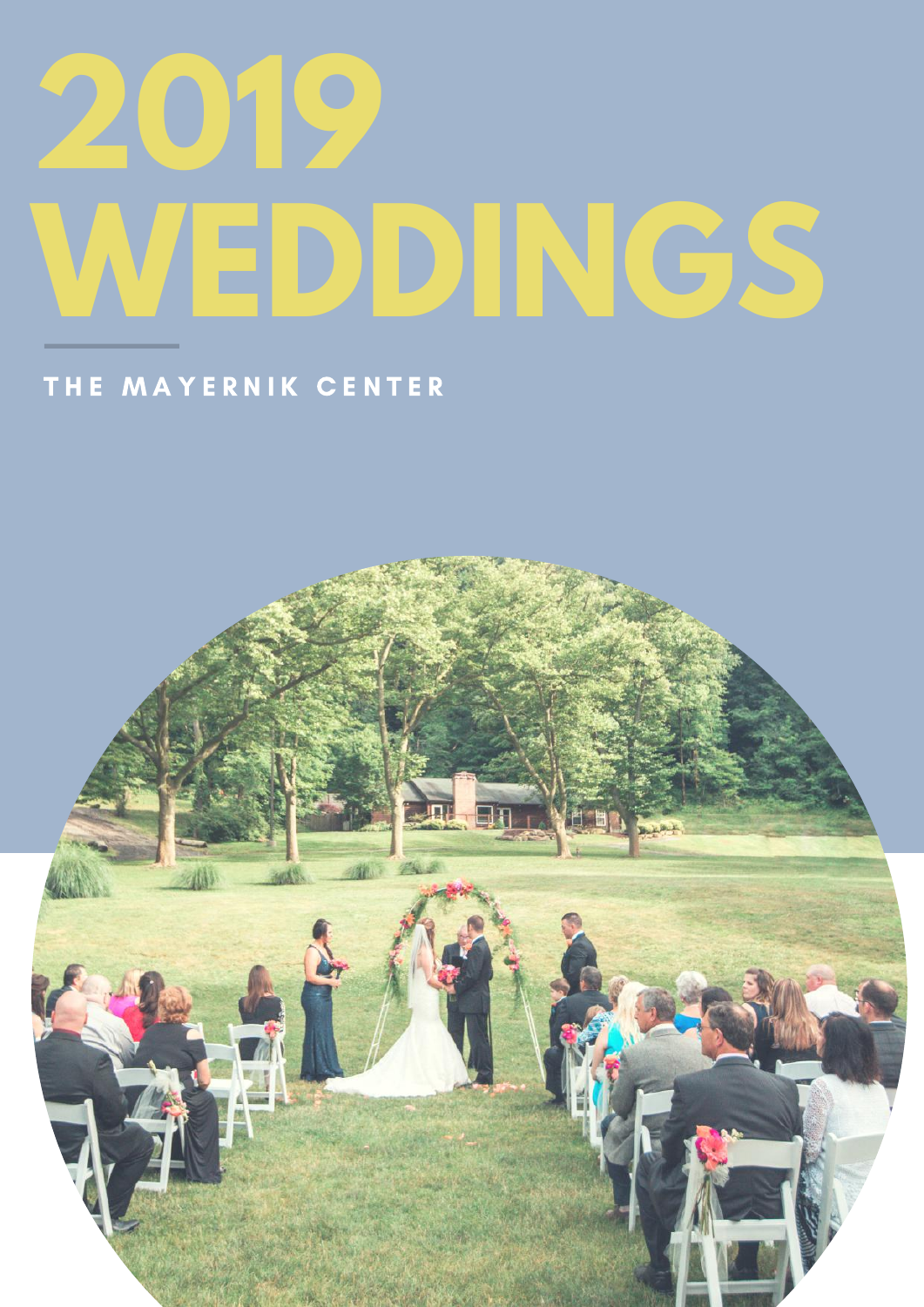

# **Congratulations on your Engagement!**

The Mayernik Center is a unique wedding venue featuring cathedral ceilings and a working stone fireplace in the main dining hall. Adjacent to our main hall is the bar area, where all appetizers and food is served along with one of the most exceptional features - the formal oak bar. The Mayernik Center has a maximum capacity of 200 seated guests. The following is our rental fee schedule for 2019 season:

# **2019 Rental Fees**

Friday: \$3,100.00 Saturdays: \$3,700.00 Sunday: \$2,800.00 Holiday Rate: \$4,600.00 Off Season Rate (January, February, March): \$2,700.00

The rental fee covers a five-hour long event, between the hours of 12 p.m. and 11 p.m. on Friday and Saturday and 10 p.m. on Sunday. The renter chooses the five-hour time frame for the event.

PLEASE NOTE: Prices are subject to change due to rental year.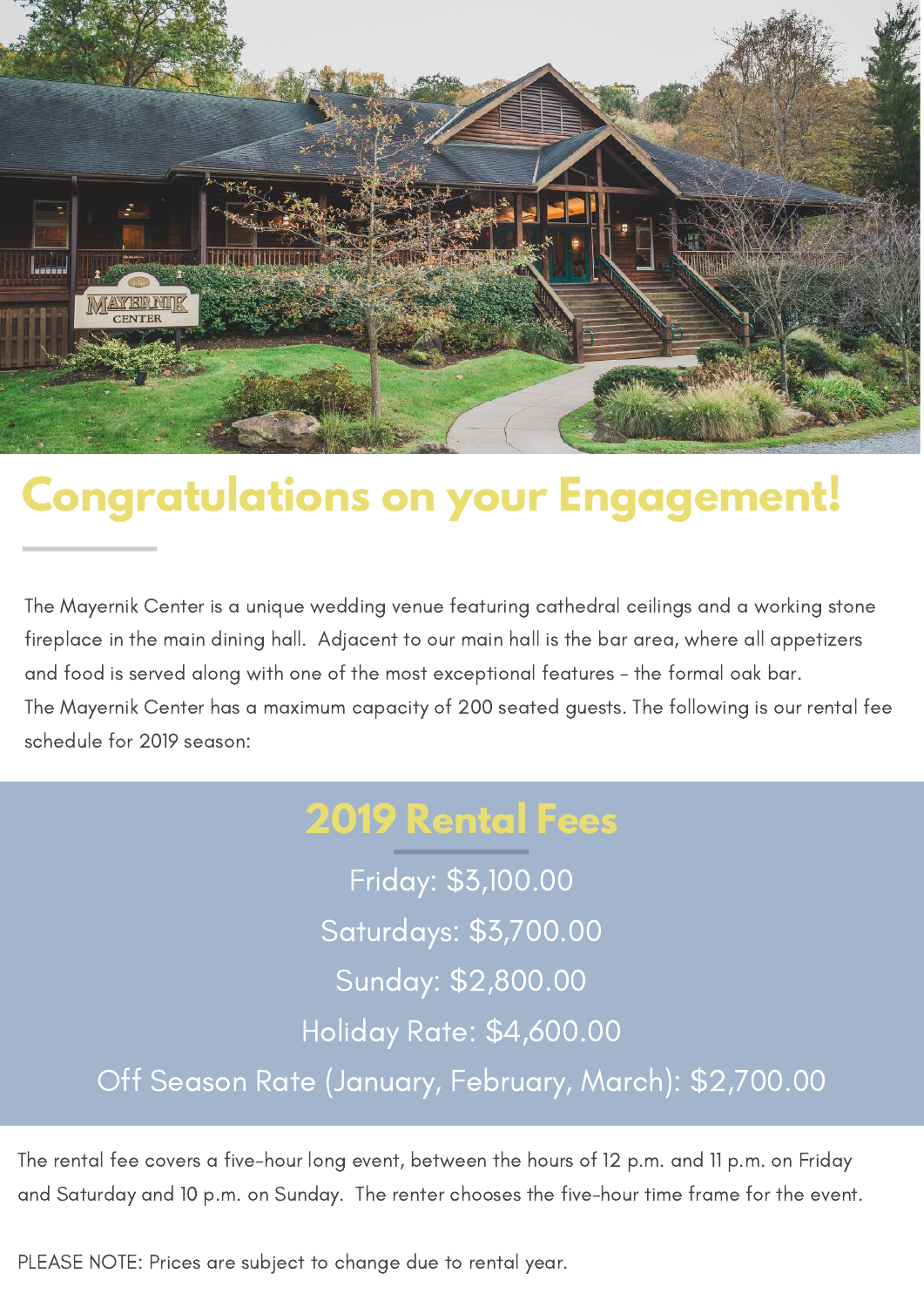

# **Additional Servies & Fees**

#### Extra hour: \$500.00/hour

You can purchase as many additional hours as you see fit for your event. Please note the bar cannot be opened for longer than four and a half hours. Any event needing to last longer than seven hours will need Park Board approval.

#### Ceremony: \$450.00

An additional ½ hour is provided for the ceremony. Also included is a 45-minute rehearsal the week prior to the event. Ceremonies may take place inside the Mayernik Center or outside in the Park. \*\*Garden chairs are available to rent for an additional \$450.00\*\*

#### Cocktail Tables: \$10.00

We have up to 10 hightop cocktail tables available to rent. These tables can be placed on the front porch, behind the Mayernik center, or in the bar area.

#### Additional Park Rental

Additional park rentals include The Pavilion (\$450.00) and Miller Hall (\$450.00). These seasonal facilities are offered to our Mayernik guests prior to being open to the public in January of the occurring year.

#### Set-up/Clean-up

All set-up and decorations are the responsibility of the renter. We allow set-up between 10am-12pm the day of your event. Clean-up (with the exception of the garbage and linens) are the responsibility of the renter. You have 45 minutes after your event to clean-up items, which are included but not limited to leftover alcohol, gifts, leftover cookies, cake, food, decorations, and all other miscellaneous items brought in.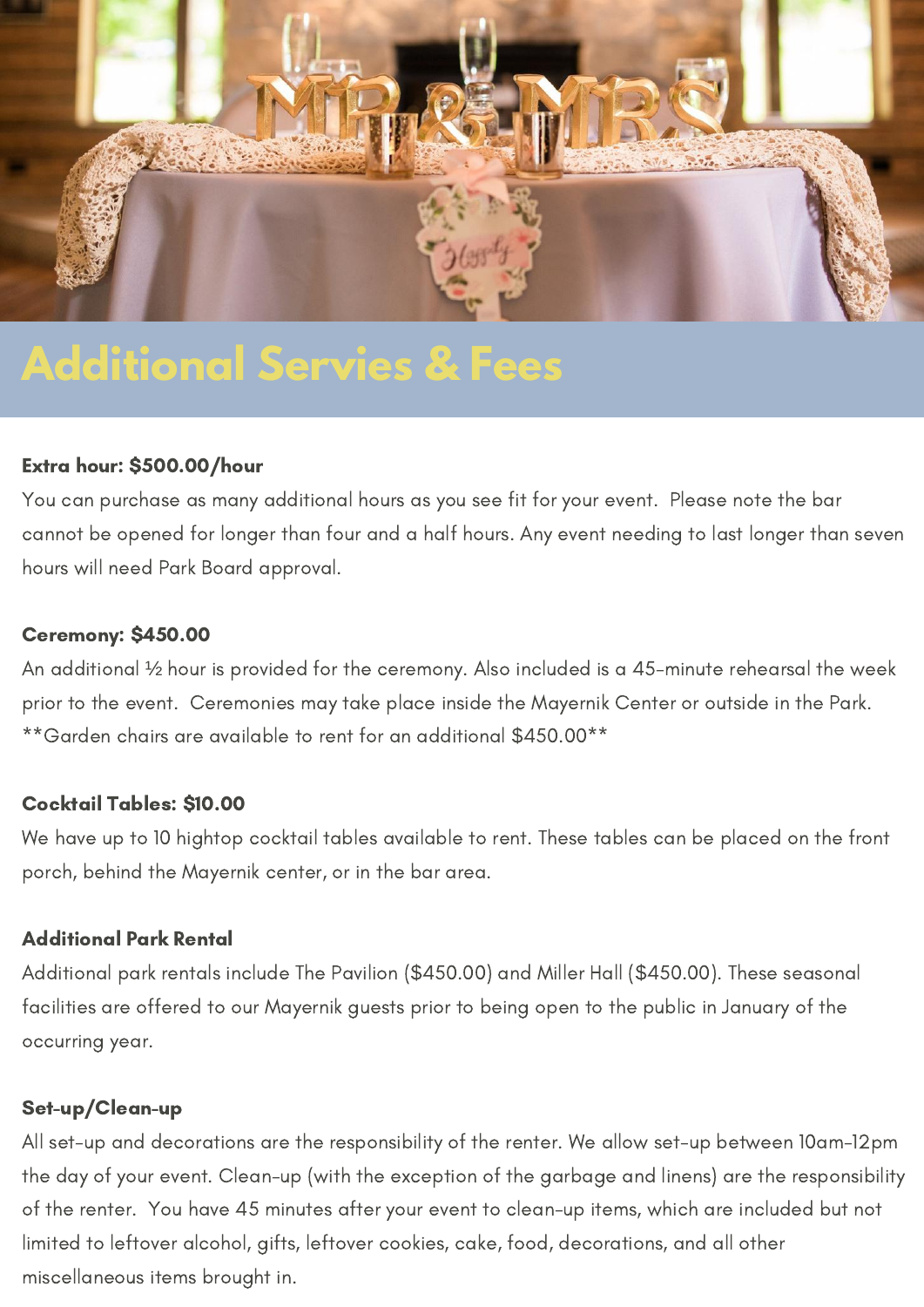

## **Catering**

The Mayernik Center provides three in-house caterers for you to use for your event. You are required to choose from one of our preferred caterers, no outside food is permitted. If you would like to set up tastings or have further questions about their services you may contact the caterer directly.



Erin's Fine Foods 412.366.5095 erinsfinefoods.com



Monteverde's Catering 412.761.7707 monteverdecatering.com



Remo's Catering 412.822.7844 remoscatering.com